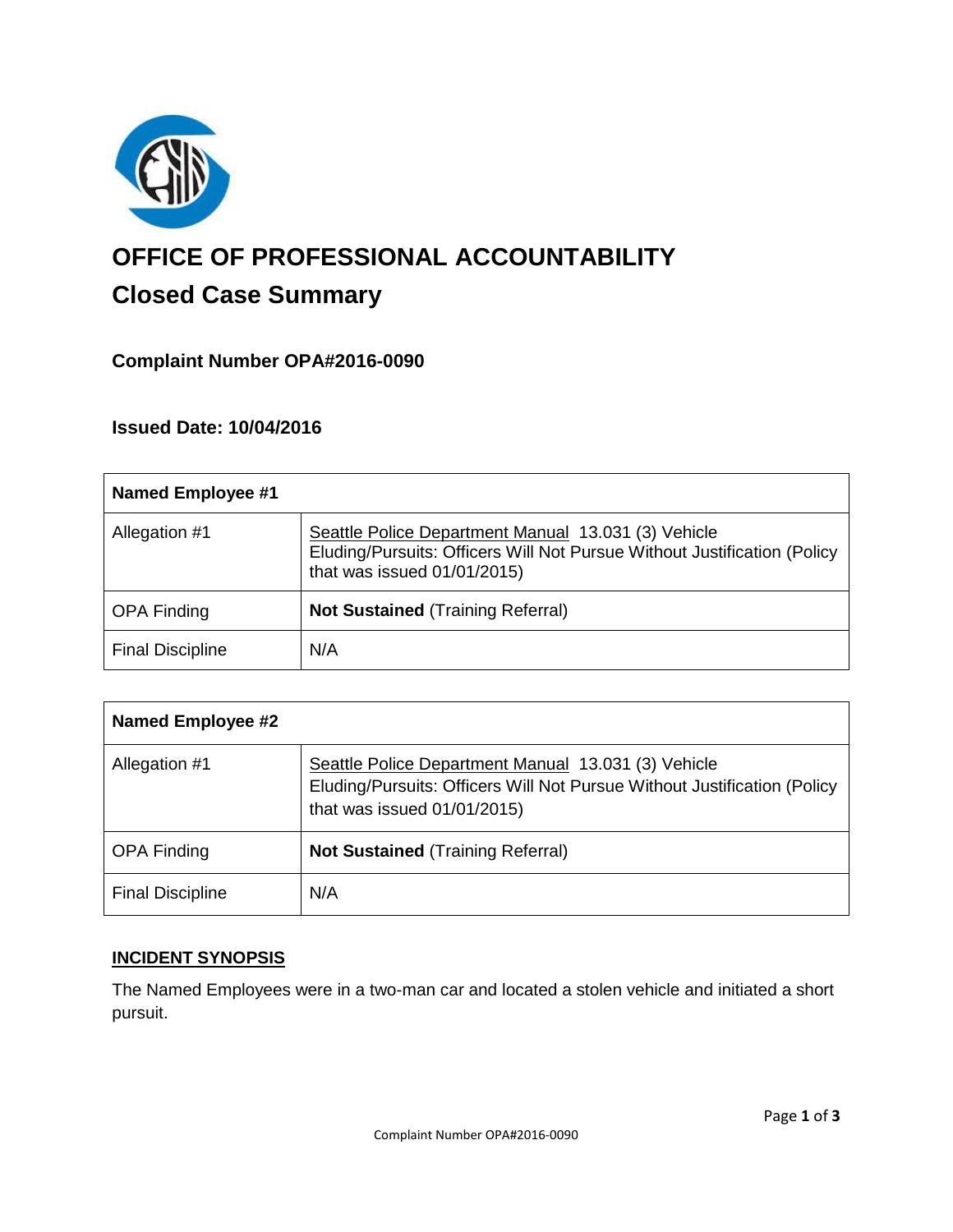# **COMPLAINT**

The complainant, a supervisor within the Department, alleged the named employees initiated and maintained a pursuit that was not within policy.

# **INVESTIGATION**

The OPA investigation included the following actions:

- 1. Review of the complaint memo
- 2. Review of In-Car Video (ICV)
- 3. Search for and review of all relevant records and other evidence
- 4. Interview of SPD employees

# **ANALYSIS AND CONCLUSION**

At the time of this incident, Named Employee #1 was a Field Training Officer (FTO) who was filling in for another FTO by supervising (then) Student Officer, Named Employee #2. Named Employee #2 was in her third rotation of the FTO program. Named Employee #1 was in the passenger seat of the police car with Named Employee #2 driving. The two officers located a reported stolen vehicle. After an assist unit arrived, Named Employee #2 attempted a traffic stop on the stolen car by activating the emergency lights and siren. The stolen vehicle did not pull over, but sped up and attempted to elude the police. At the time, the only reason Named Employee #1 and Named Employee #2 had for stopping the vehicle was that it was reported as stolen. The pursuit lasted 58 seconds and covered about three quarters of a mile. The on-duty supervisor terminated the pursuit at that point and Named Employee #2 shut off the emergency lights and siren and pulled off the path of the pursuit onto a side street.

SPD Policy §13.031 states, in relevant part:

*Officers will not pursue solely for any one of the following:*

- *- Traffic violations / Civil Infractions*
- *- Misdemeanors*
- *- Gross misdemeanors*
- *- Property crimes*
- *- The act of eluding alone*

Since the sole reason for the pursuit was a felony property crime (stolen vehicle), this pursuit was not permitted by policy. Named Employee #1 did not order or suggest to Named Employee #2 that she pursue the stolen vehicle and he was not the driver of the police car at the time of the pursuit. For these reasons, Named Employee #1 cannot be held responsible for violating the pursuit policy. At the same time, he may not have fully met his obligations as a FTO by allowing Named Employee #2 to continue the pursuit once it was clear the stolen vehicle was not going to yield and stop. OPA understands that it is important for student officers to be given enough freedom in their actions so they can make mistakes and learn from them. At the same